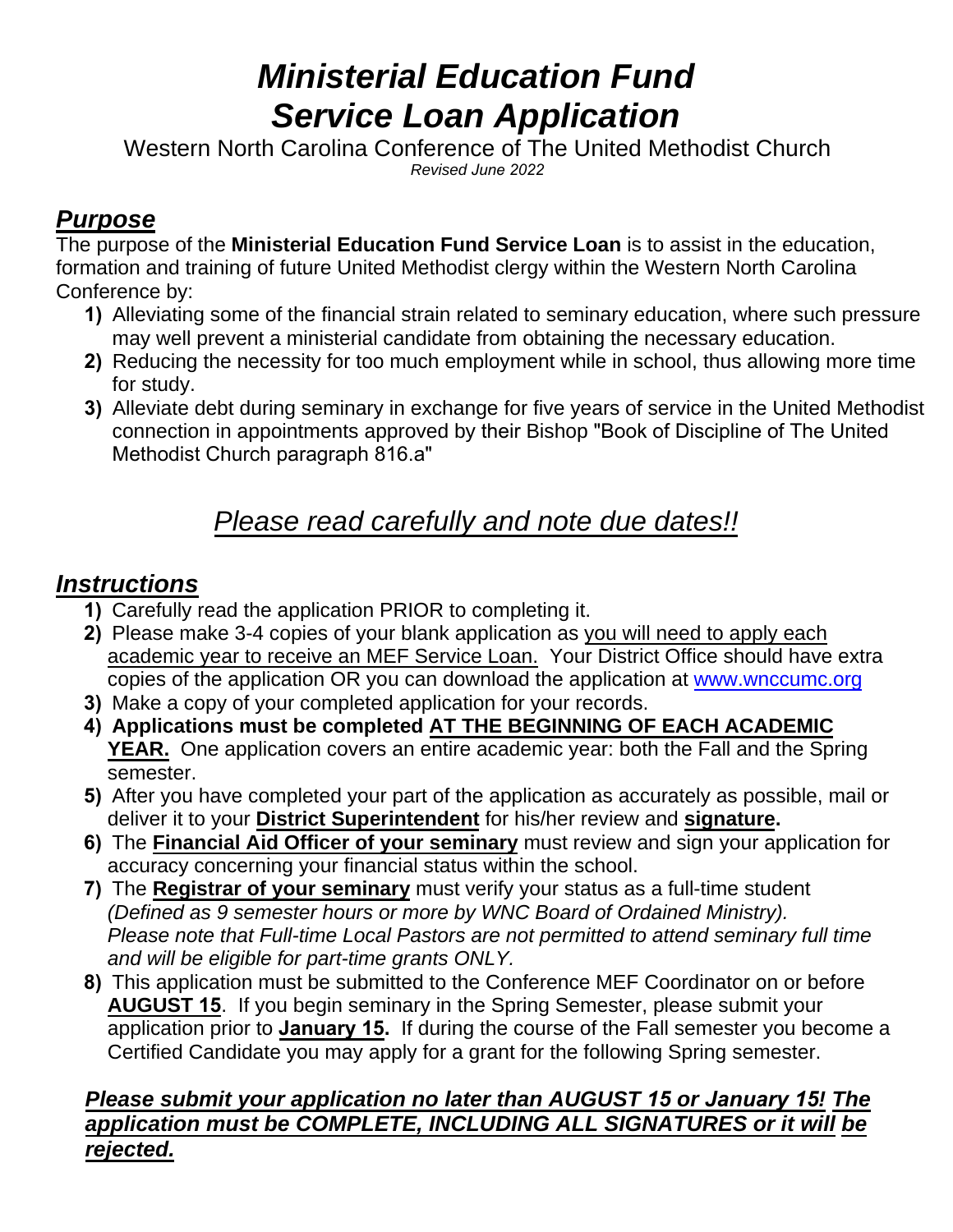*Page 2* 

# *Eligibility*

- *Applicant must be certified candidate for ordained ministry in the Western North Carolina Conference of The United Methodist Church with the intention to serve as a appointed by their bishop.*
- *Applicants must be enrolled and participating in*
	- o *a United Methodist Seminary approved by the University Senate of the UMC or*
	- o *a School of Theology approved by the University Senate of the United Methodist Church or*
	- o *an accredited Graduate School where they are earning the necessary professional degree for their area of ministry specialization.*
- *Applicants must have the recommendation of their District Superintendent.*
- *Applicant must be a full-time student (9 or more semester hours). An exception is made for students who are serving as Full-Time Local Pastors who are not allowed to take a full-time course load.*
- *Full-time Local Pastors who are enrolled as part-time students may receive a partial MEF Service Loan. The amount of the service loan will be prorated based upon the full grant amount for that semester and the number of hours for which the candidate is enrolled.*
- *Undergraduates and Course of Study students are NOT eligible for MEF Service Loans.*
- *Applicants must maintain a 2.0 GPA in coursework and be making progress toward their degree.*
- *Students may only receive grant/scholarship/service loan funds from one WNCC MEF funding source in a given academic year. (Adopted by Board of Ordained Ministry (2/18/20)*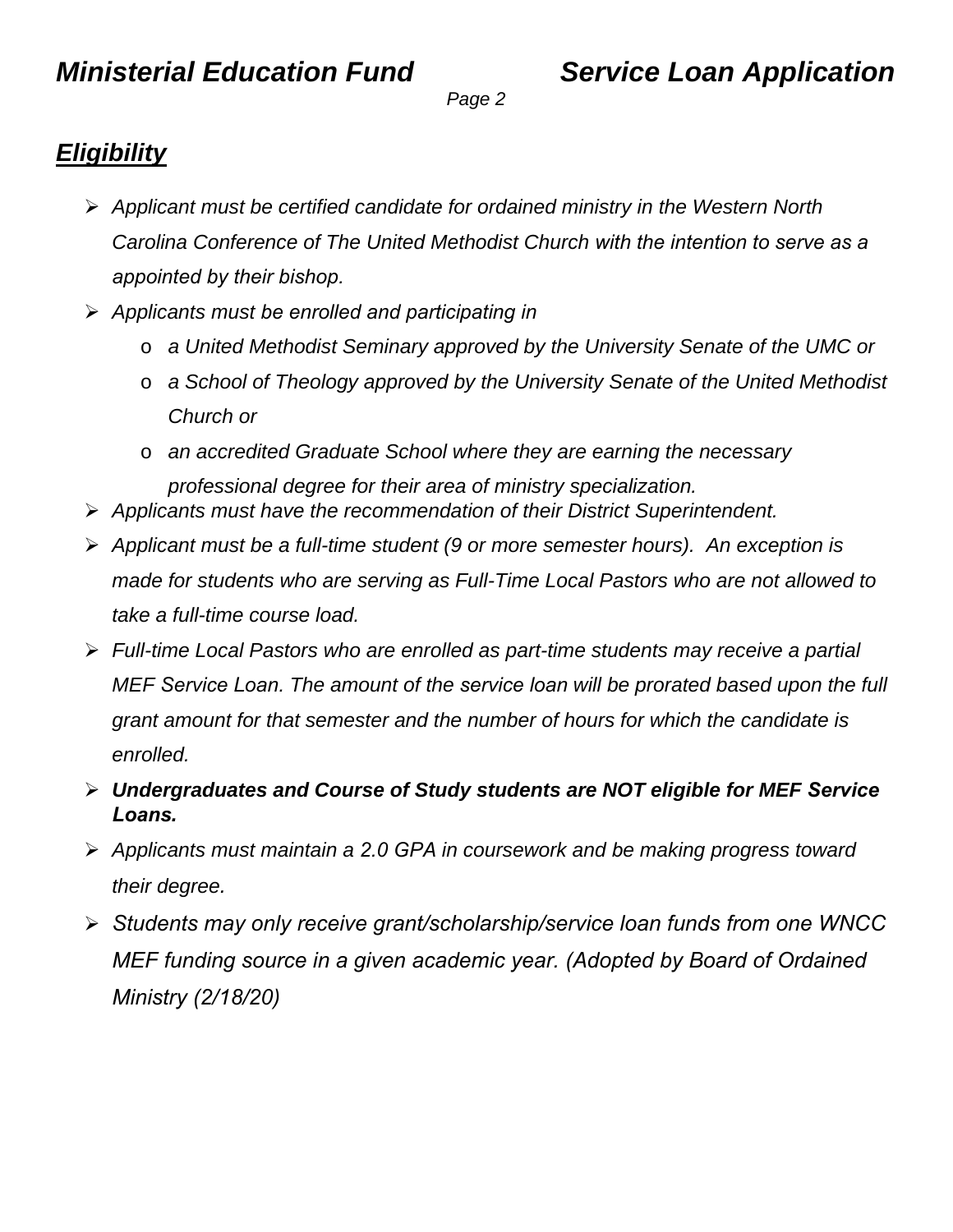# *Ministerial Education Fund Service Loan Application*

*Page 3* 

## *Application Process and Frequently Asked Questions*

**=***Where do I get a form?*

Forms are available from your District Office or online at wnccumc.org. Look under the Ministerial Services tab. Look for *"Scholarships and Other Funding."* 

**=***When is the deadline?*

**August 15** for those beginning seminary enrollment in the Fall Semester **January 15** for those beginning seminary enrollment in the Spring Semester.

### **=***In what order do I need to complete the form?*

- **1.** Make sure you are a Certified Candidate through your District Committee on Ordained Ministry. If not, start the process with your District Superintendent.
- **2.** Fill out the form
- **3.** Get the District Superintendent's signature
- **4.** Get the recommendation from your seminary
	- a. Registrar's signature
	- b. Financial Aid Officer's signature
- **5.** Send the completed application to:

**Rev. Sue Anne Morris MEF Coordinator 111 Nunnally Road, S. Pelham, NC 27311.** 

**Phone: (336) 552-6278 Email: SMorris@wnccumc.net**

### **=***When will I hear if I got any money?*

The MEF Coordinator of the Board of Ordained Ministry will review the request and authorize payments based upon the amount allotted within the Conference Budget. All requests for Service Loans will be considered on the basis of enrollment status, grades (2.0 GPA is required), candidacy certification and availability of funds.

### *The availability of funds is directly related to the ability and willingness of each local UMC to pay its MEF apportioned line item!*

### **=***How much money will I receive?*

The amount of the MEF Service Loan for each semester is contingent upon the number of students who apply and the amount of money the Conference Office receives from every local church which pays the apportionment labeled "Ministerial Education Fund."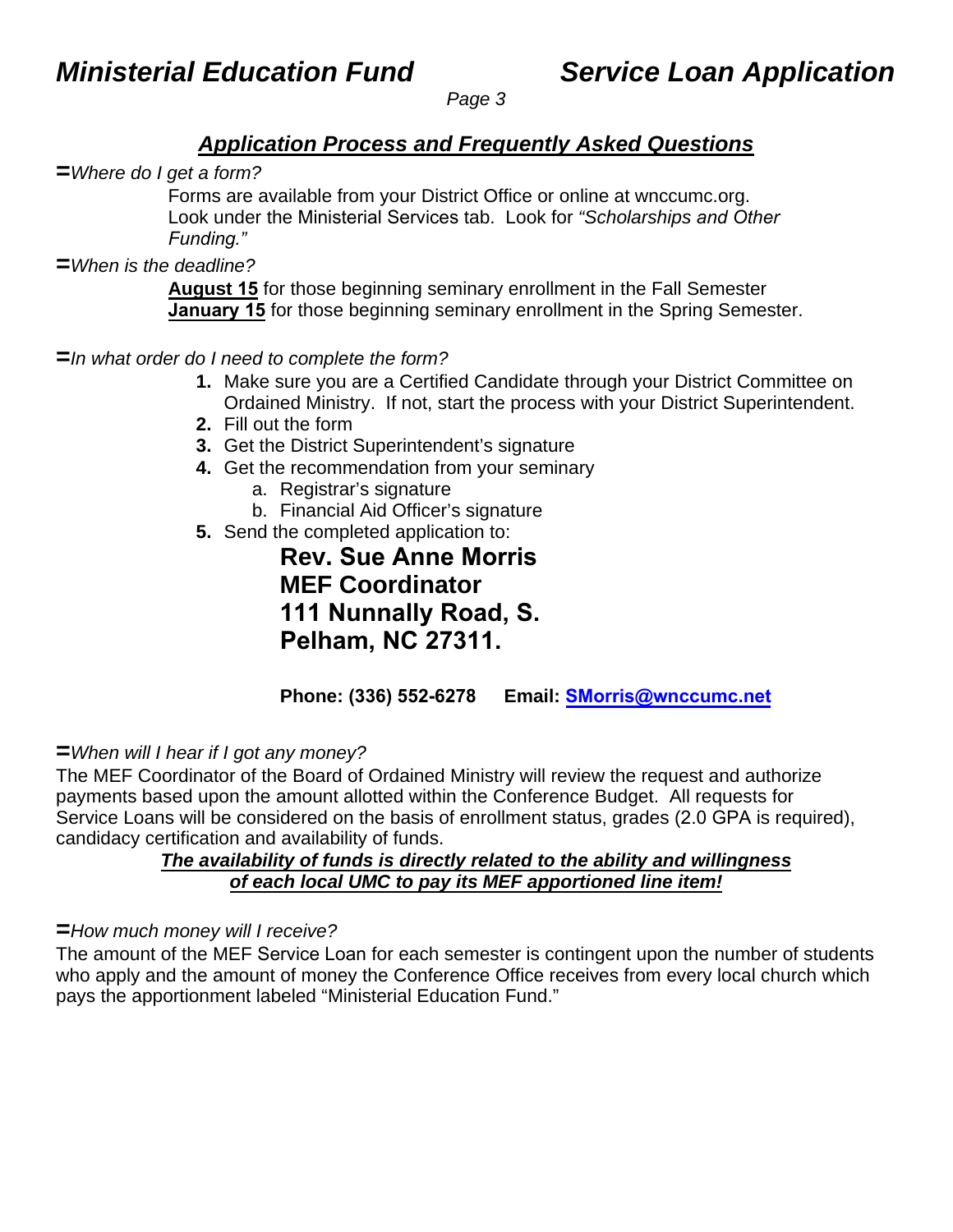*Ministerial Education Fund Service Loan Application*

Western North Carolina Conference of The United Methodist Church

*Revised June 2022*

|                                                                             |                       | <b>PERSONAL INFORMATION</b>                                                                                                                                                                                                     |
|-----------------------------------------------------------------------------|-----------------------|---------------------------------------------------------------------------------------------------------------------------------------------------------------------------------------------------------------------------------|
|                                                                             |                       |                                                                                                                                                                                                                                 |
| (First)                                                                     | $\overline{(Middle)}$ | (Last)                                                                                                                                                                                                                          |
|                                                                             |                       |                                                                                                                                                                                                                                 |
|                                                                             |                       |                                                                                                                                                                                                                                 |
|                                                                             |                       | Marital Status: $\#$ Single $\bigcirc$ $\#$ Married $\bigcirc$ $\#$ Widowed $\bigcirc$ $\#$ Divorced $\bigcirc$                                                                                                                 |
|                                                                             |                       | <b>EDUCATION HISTORY</b>                                                                                                                                                                                                        |
| School Presently Attending: Manual Community of School Presently Attending: |                       |                                                                                                                                                                                                                                 |
|                                                                             |                       | Degree Program: $\sqrt{a}$ I will be enrolled in: Fall $\bigsqcup$ Spring                                                                                                                                                       |
|                                                                             |                       |                                                                                                                                                                                                                                 |
|                                                                             |                       | Are you a full-time student? $\stackrel{+}{\text{\rm e}}$ Yes $\stackrel{-}{\text{\rm O}}$ $\stackrel{+}{\text{\rm e}}$ No $\stackrel{-}{\text{\rm O}}$ Number of hours? ______                                                 |
| Give your student classification for the period of this application:        |                       |                                                                                                                                                                                                                                 |
|                                                                             |                       | Seminary: $\#$ First Year $\bigcirc$ $\#$ Second Year $\bigcirc$ $\#$ Third Year $\bigcirc$ $\#$ Fourth Year $\bigcirc$                                                                                                         |
|                                                                             |                       |                                                                                                                                                                                                                                 |
|                                                                             |                       | <b>CANDIDACY</b>                                                                                                                                                                                                                |
|                                                                             |                       | Candidate for Ordained Ministry (only certified candidates are eligible for MEF Service Loans)                                                                                                                                  |
|                                                                             |                       | Have you been certified as a candidate for ordained ministry? $\qquad \qquad \oplus \mathbb{C}$ s $\oplus$ No $\bigcirc$                                                                                                        |
|                                                                             |                       | Date: <b>Date:</b>                                                                                                                                                                                                              |
|                                                                             |                       | Are you presently serving a Student Appointment as a Local Pastor? $\stackrel{\scriptscriptstyle\oplus}{\scriptscriptstyle\oplus}$ Yes $\bigcirc$ $\stackrel{\scriptscriptstyle\oplus}{\scriptscriptstyle\oplus}$ No $\bigcirc$ |
|                                                                             |                       | Conference: Network and Conference:                                                                                                                                                                                             |
| Is this a full-time appointment? $\quad \#$ Yes $\bigcirc \#$ No $\bigcirc$ |                       |                                                                                                                                                                                                                                 |
|                                                                             |                       | Do you plan to serve as the pastor of a local church upon completion of your education?<br>$\overset{\oplus}{\pi}$ Yes $\bigcirc$ $\overset{\oplus}{\pi}$ No $\bigcirc$                                                         |
| If not, what form of Christian ministry do you plan to enter?               |                       |                                                                                                                                                                                                                                 |
|                                                                             |                       | <b>MEF SERVICE LOAN DISCLOSURE</b>                                                                                                                                                                                              |

| Have you received previous MEF Service Loans from this Conference? | $\oplus$ Yes $\bigcup$ | # No |
|--------------------------------------------------------------------|------------------------|------|
| Do you have indebtedness to the MEF in another Conference?         | $\oplus$ Yes $\bigcap$ | # No |
| If yes, what amount is owed?                                       |                        |      |

## **PLEDGE OF THE APPLICANT**

I understand that the MEF funds I have received are made available through the generous donations of local churches within the Western North Carolina Conference. I further understand that these funds were apportioned for the education, formation and training of future WNCC United Methodist Clergy. I will use any MEF Service Loan money only toward expenses related to my ministerial education. I understand that I am receiving this money in exchange for five years of service in the connection in appointments approved by the Bishop *(Book of Discipline paragraph 816a*).

Date: \_\_\_\_\_\_\_\_\_\_\_\_\_\_\_\_\_\_\_\_ Signature of Applicant: \_\_\_\_\_\_\_\_\_\_\_\_\_\_\_\_\_\_\_\_\_\_\_\_\_\_\_\_\_\_\_\_\_\_\_\_